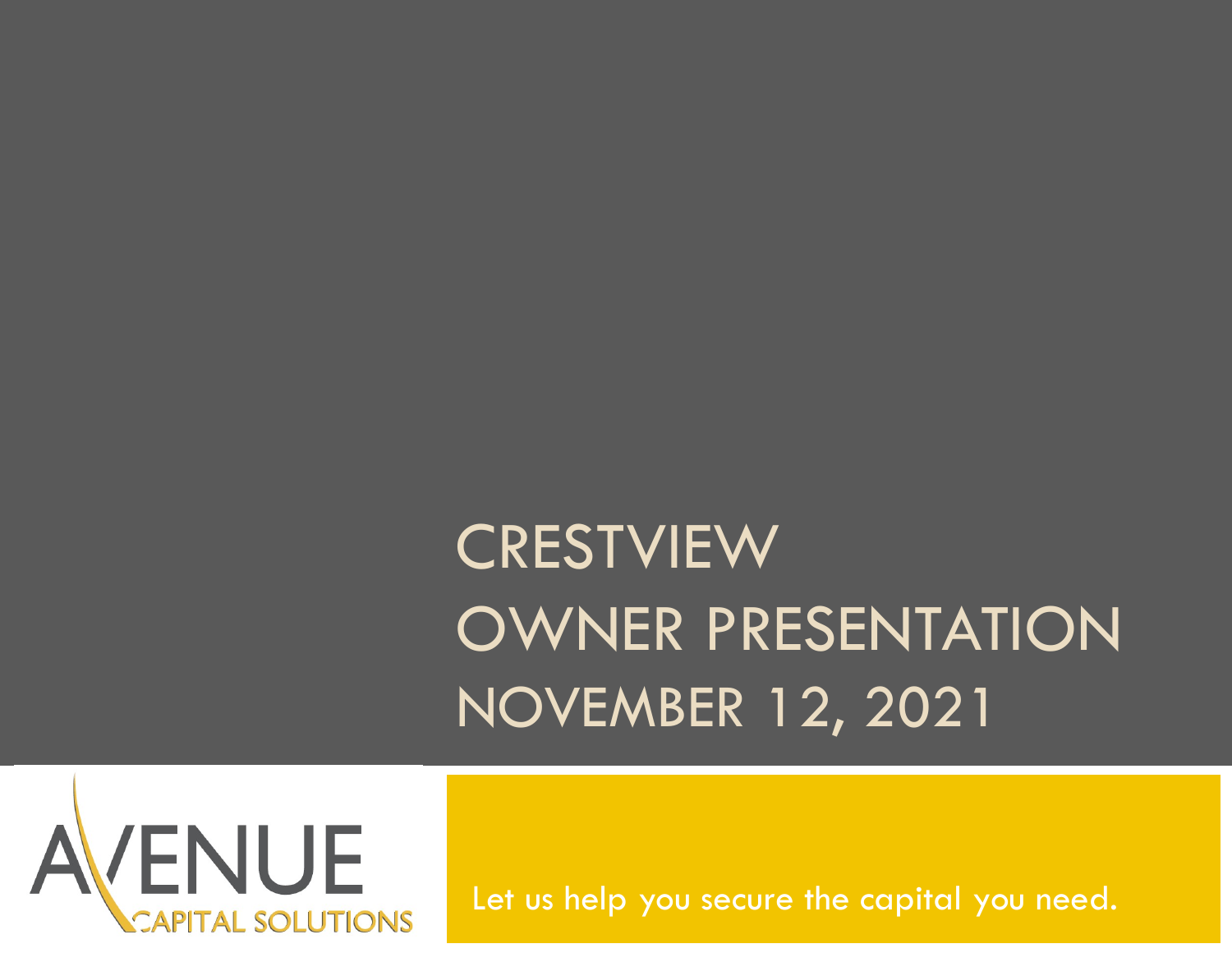

- **D** Introduction
- **Q** Loan Purpose
- **Q** Assessment vs. Loan
- **Q** Loan Security
- **Q** Owner options
- **D** Term and rate information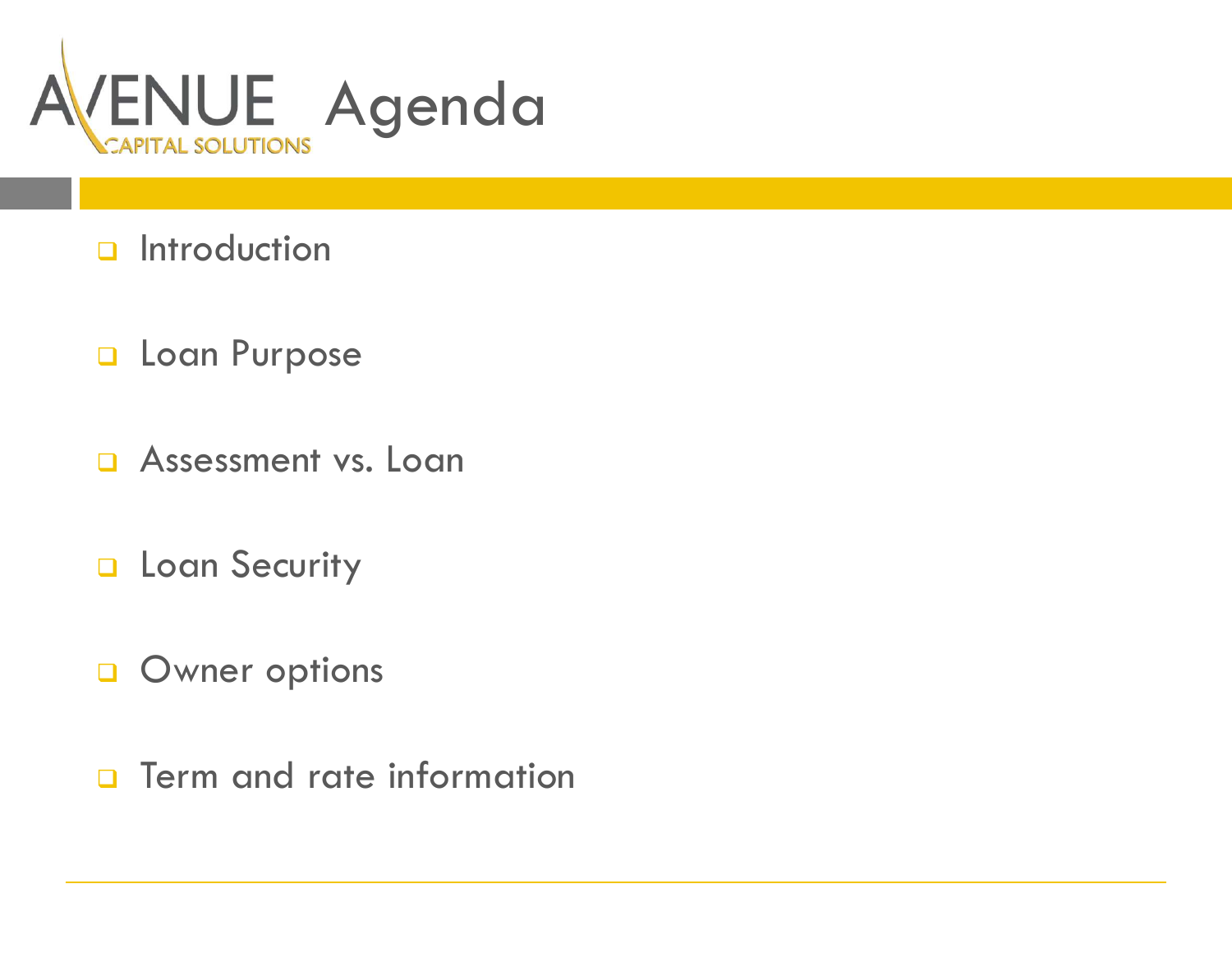

**D** Funds available to complete project

**Every owner has access to financing** 

May be necessary for many owners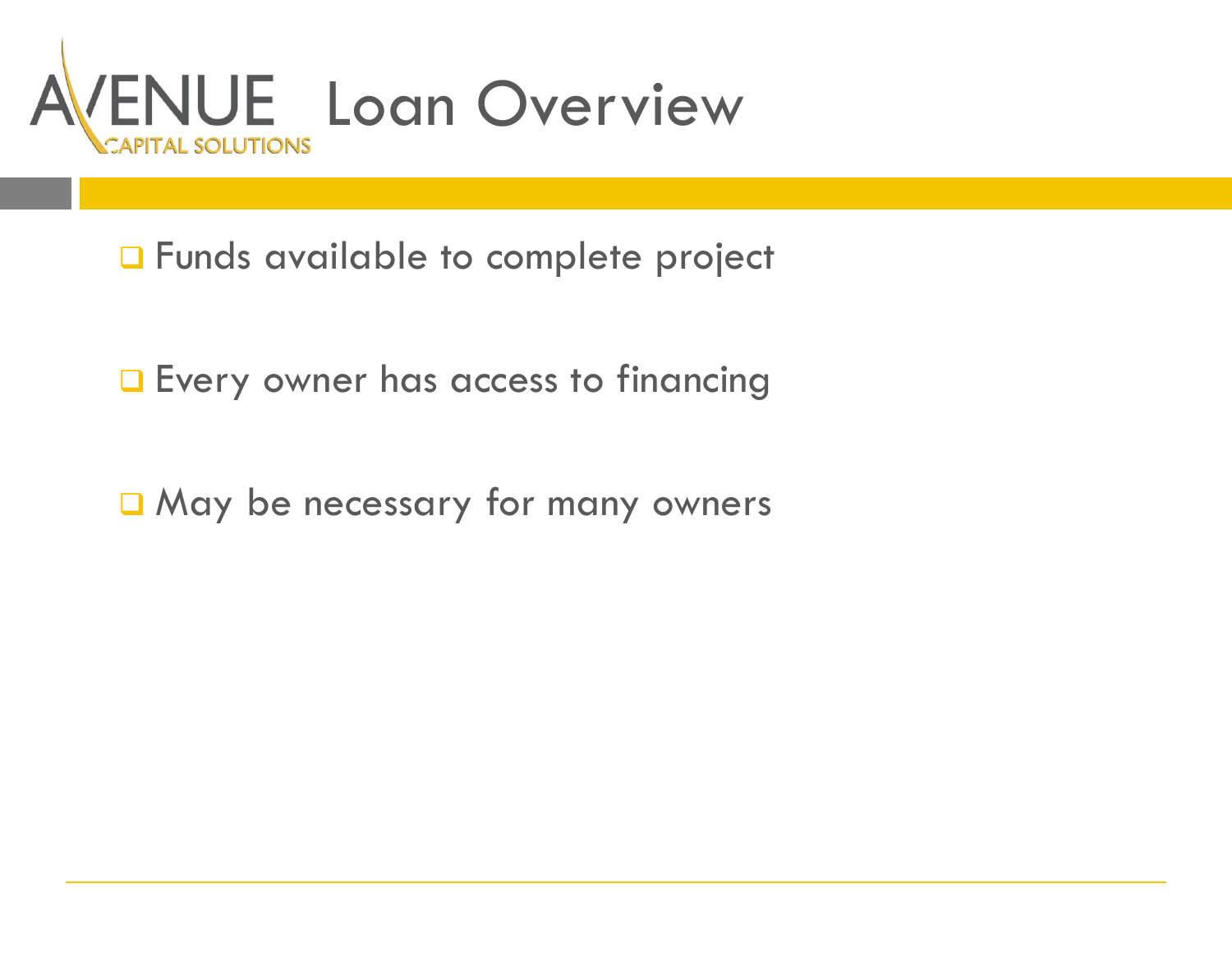

- **Loan supplements the project assessment**
- **D** The association is the borrower
- **Q** Crestview (non-profit corp.)
- **Business Loan**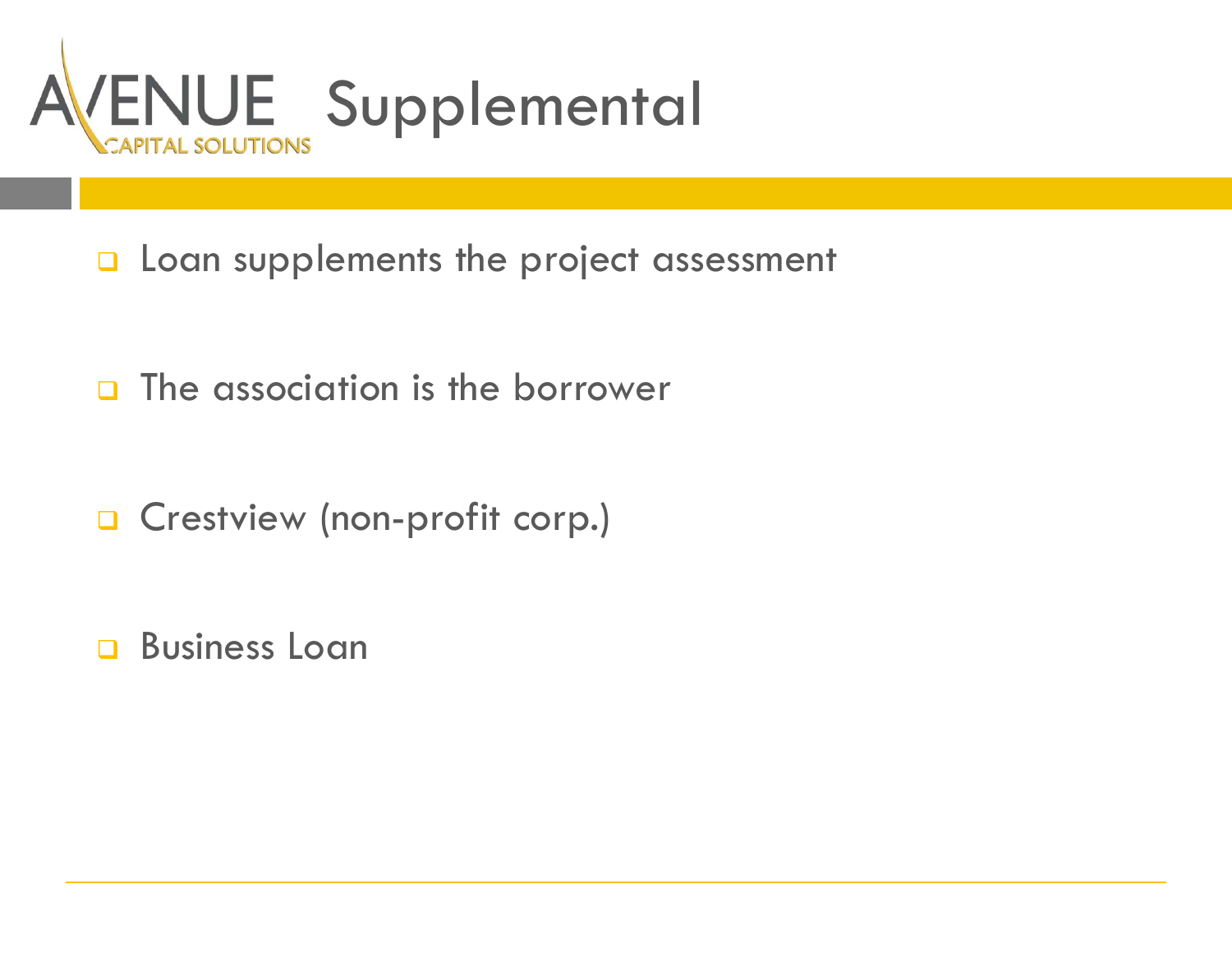

- □ Not a mortgage (not securitized by real estate)
- **Q** Not a lien against personal property
- $\Box$  Loan security is the association's ability and authority to:
	- 1. Assess and collect
	- 2. Assign assessments (income) as loan security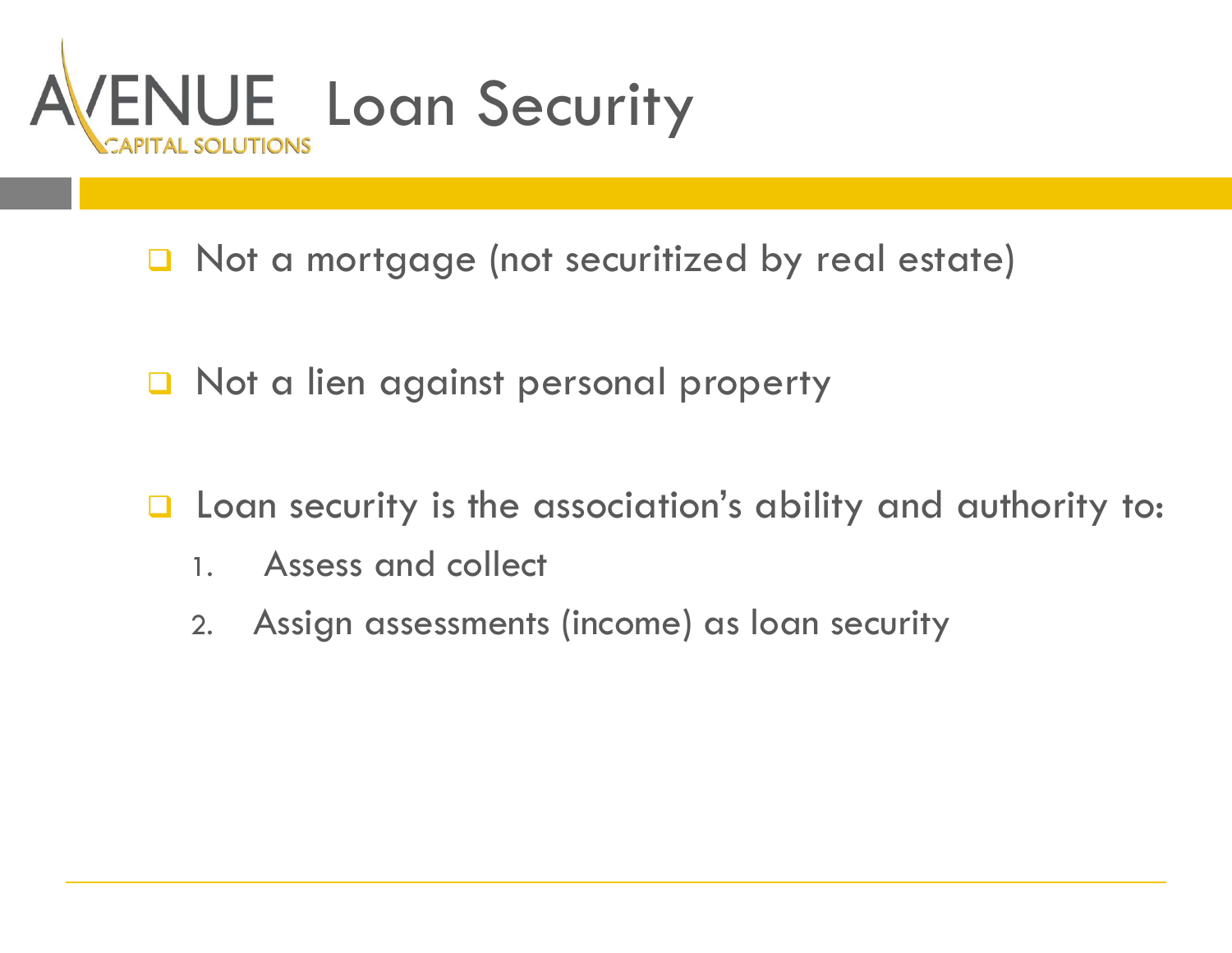

Owners do not sign loan documents

No owner personal guarantee or credit scoring

**a** Association loan will not appear on credit reports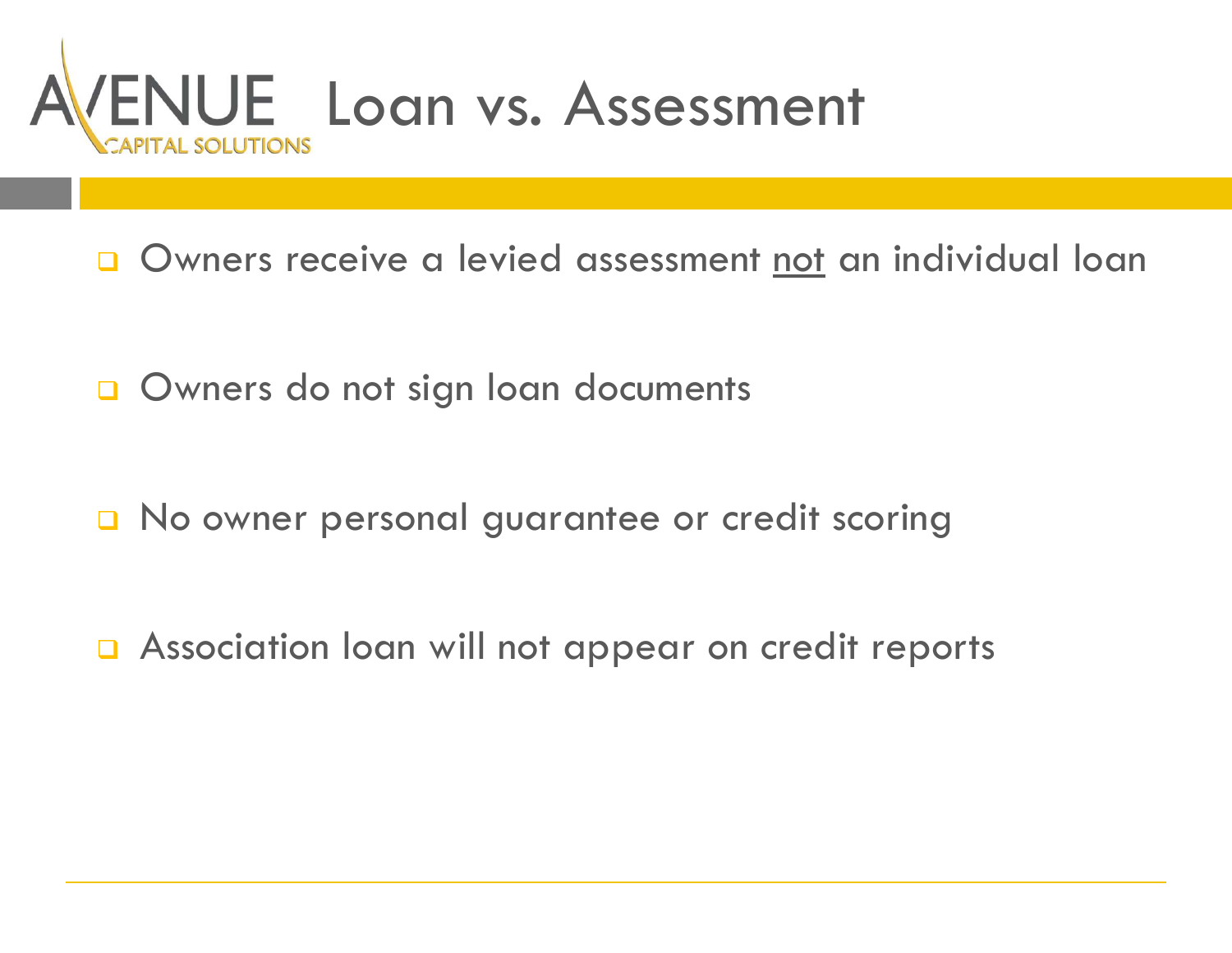

**Obligation to pay assessments** 

- <sup>o</sup> Regular monthly dues
- <sup>o</sup> Special assessment payments
- **Q** Accounts Receivable / Delinquency

**Debt-service** 

**D** Maintain liquidity & reserve contributions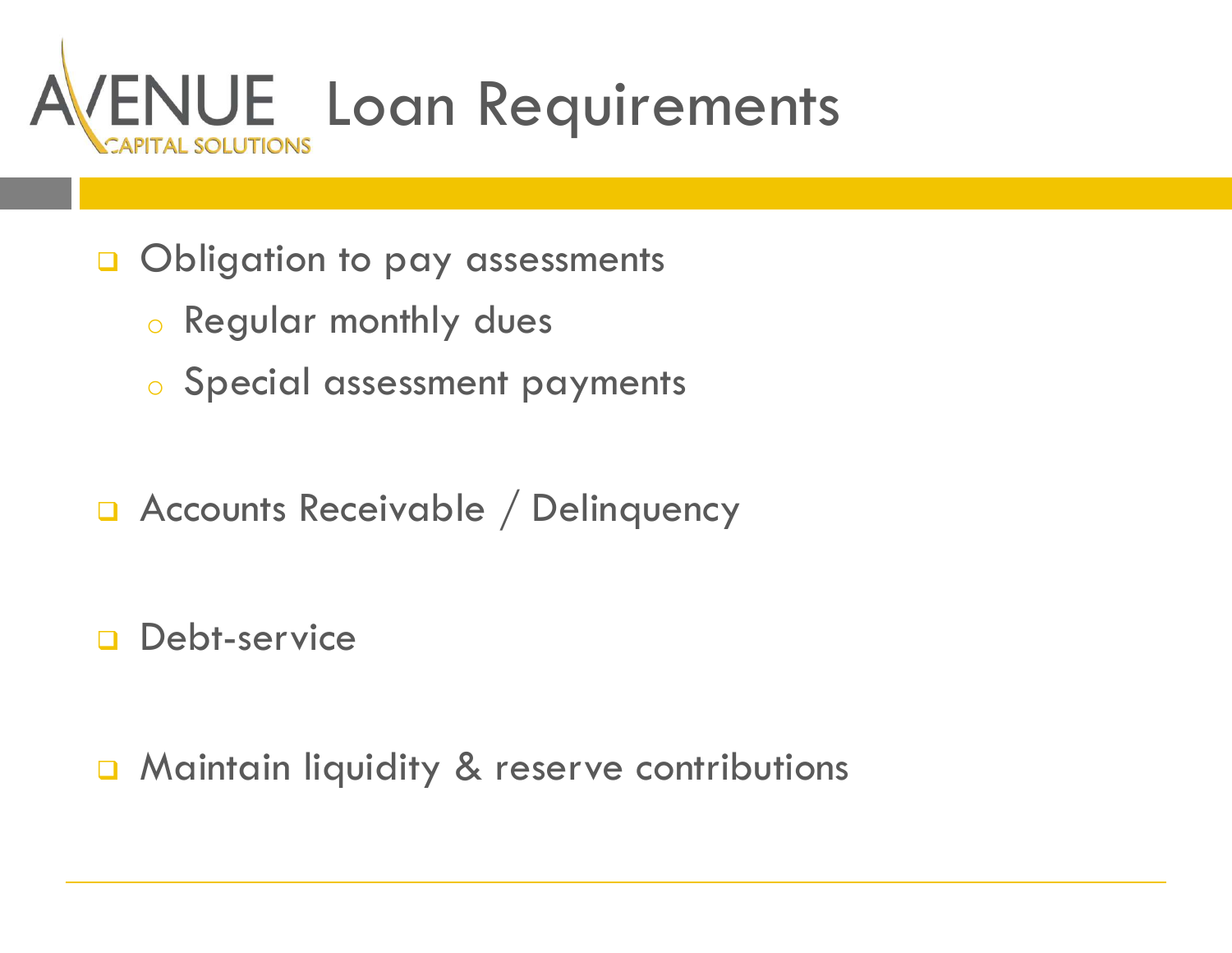

- **Q** Loan payment & assessment collection is through the Association
- □ Association can lien for past due assessments
- An owner's special assessment is typically satisfied at sale
- **Q** Association loan may not complete the loan term (early payoff)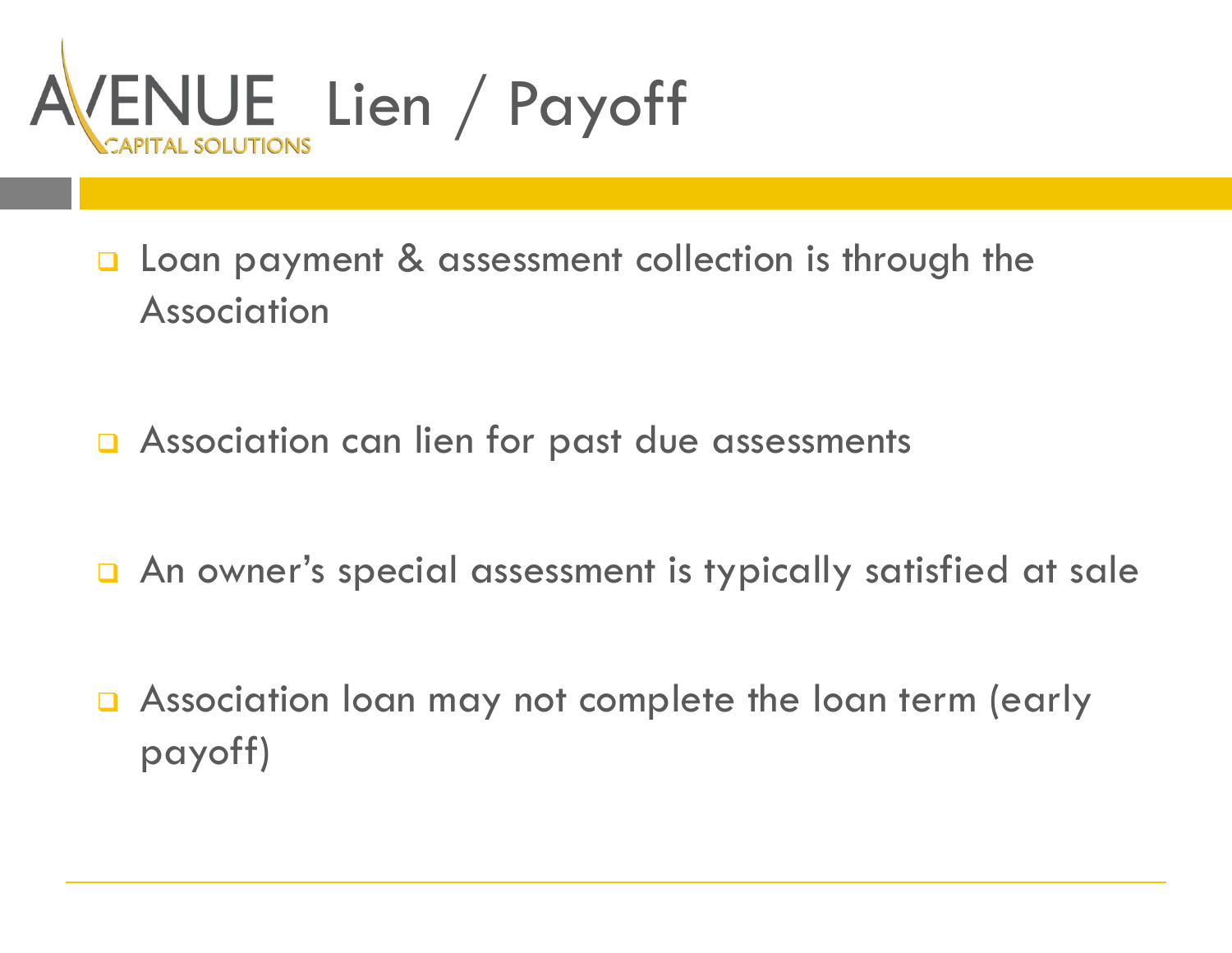

**O** Owners choose how they want to pay their assessment

- 
- **Extended term and pay monthly over time**
- Owner can pay assessment in full at their convenience
- **Q** Loan is not restrictive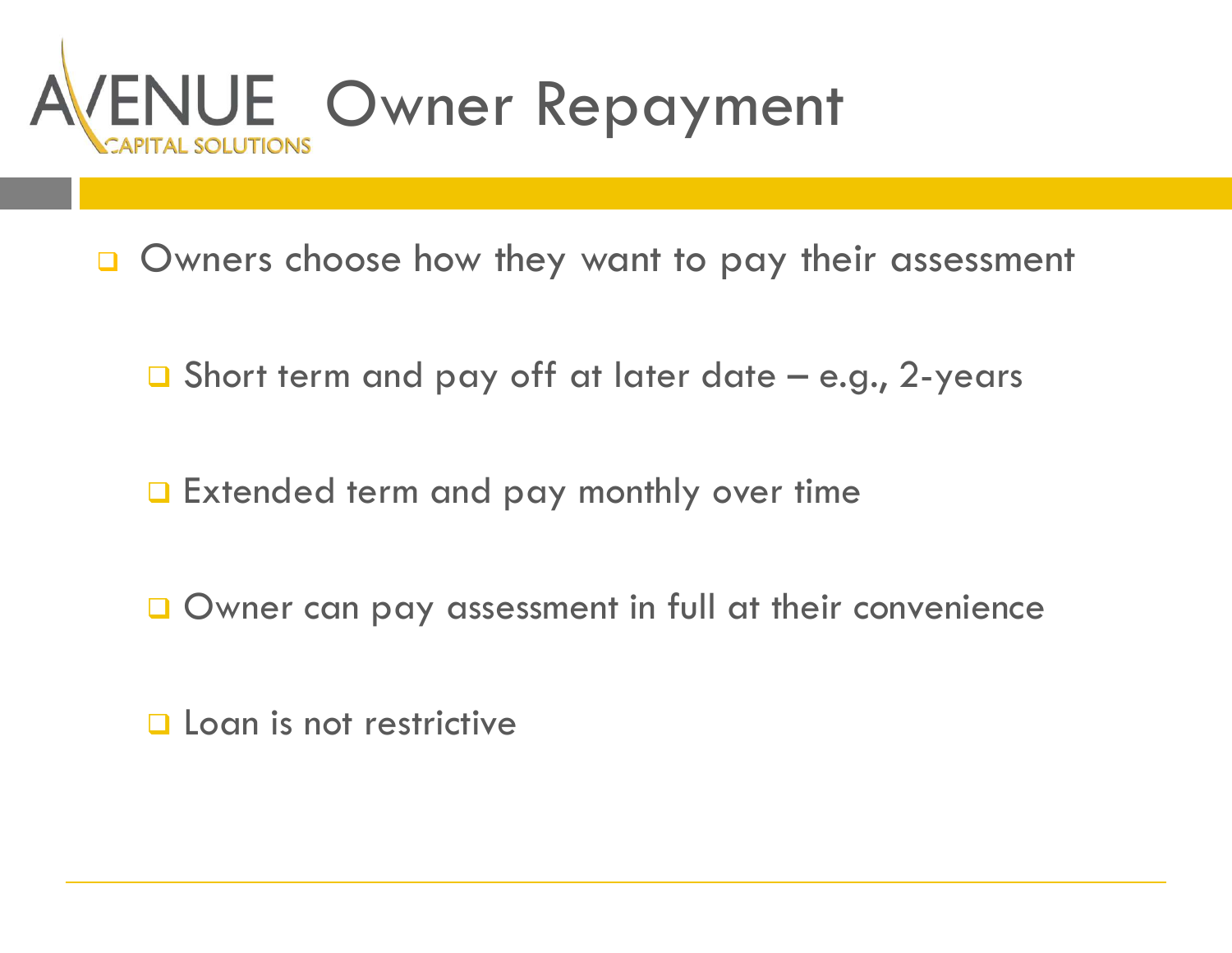

- Does not have to be the best option
- Owners may utilize savings, personal loan, HELOC, 401K, etc.
- **D** There may be benefits using home equity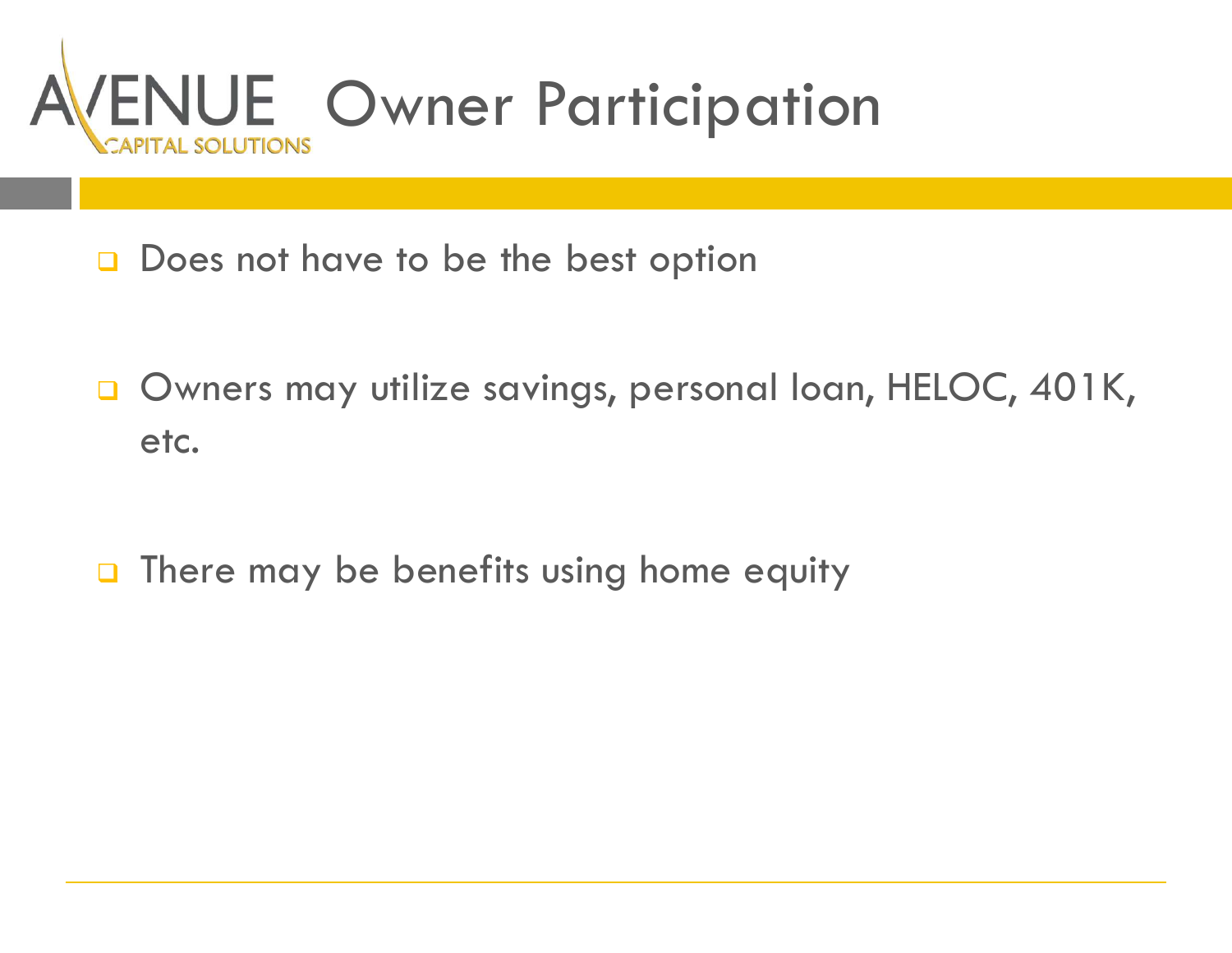

- 
- **Q** Rates different than mortgage and Real Estate secured loans
- **Q** Loan rates historically low
- **Q** Most commonly, associations select loan terms with the lowest monthly payment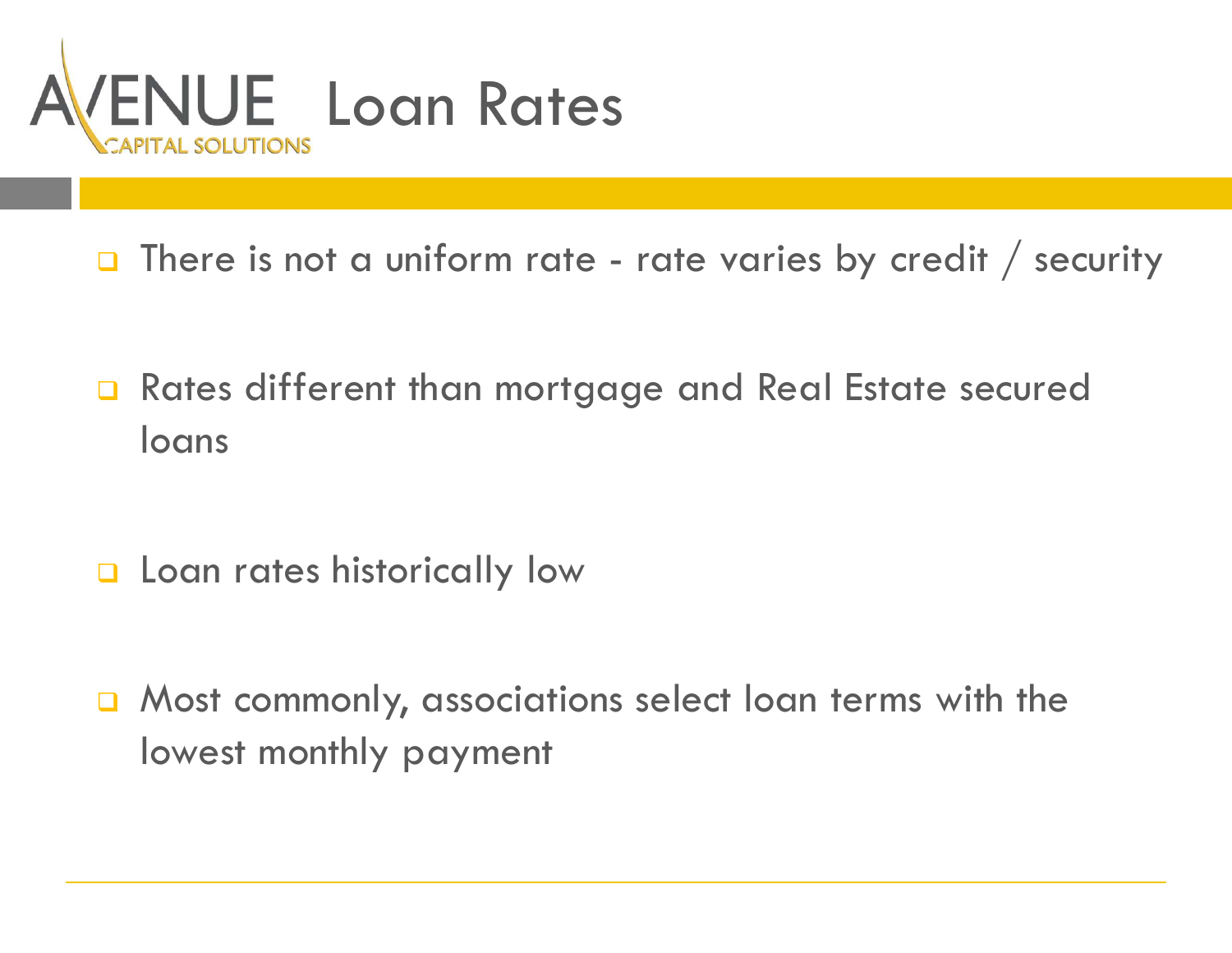

**D** Final loan structure to be determined

- **Q** Potential loan structure includes:
	- **Q** Line of Credit (Non-revolving)
	- **D** Term Loan
- **Q** One approval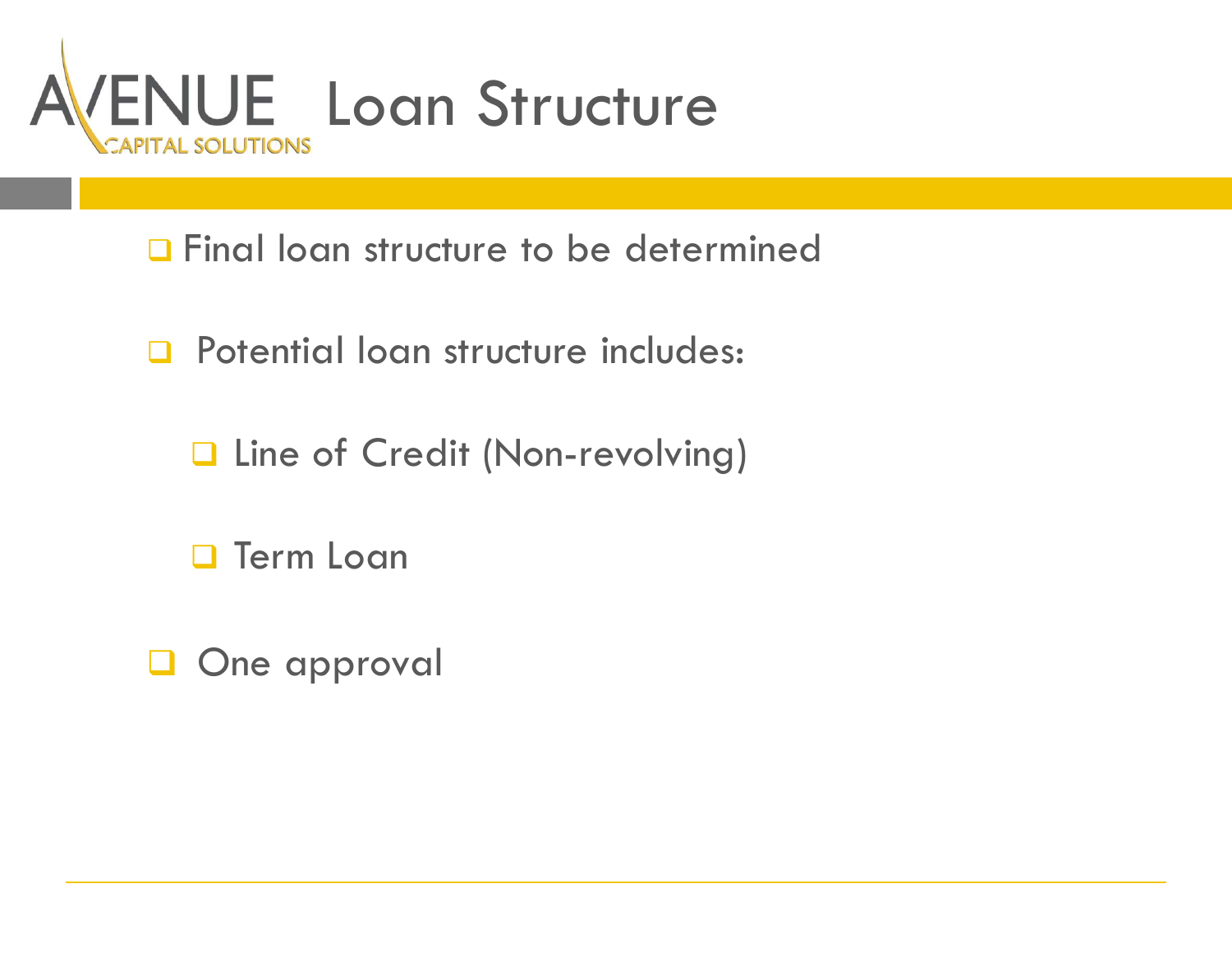

**Q** Optional

Draw Period / duration of project

**Q** Minimum interest only payments required

Not required to carry balance

**Q** Full loan utilization not required

**Q** Converts to term loan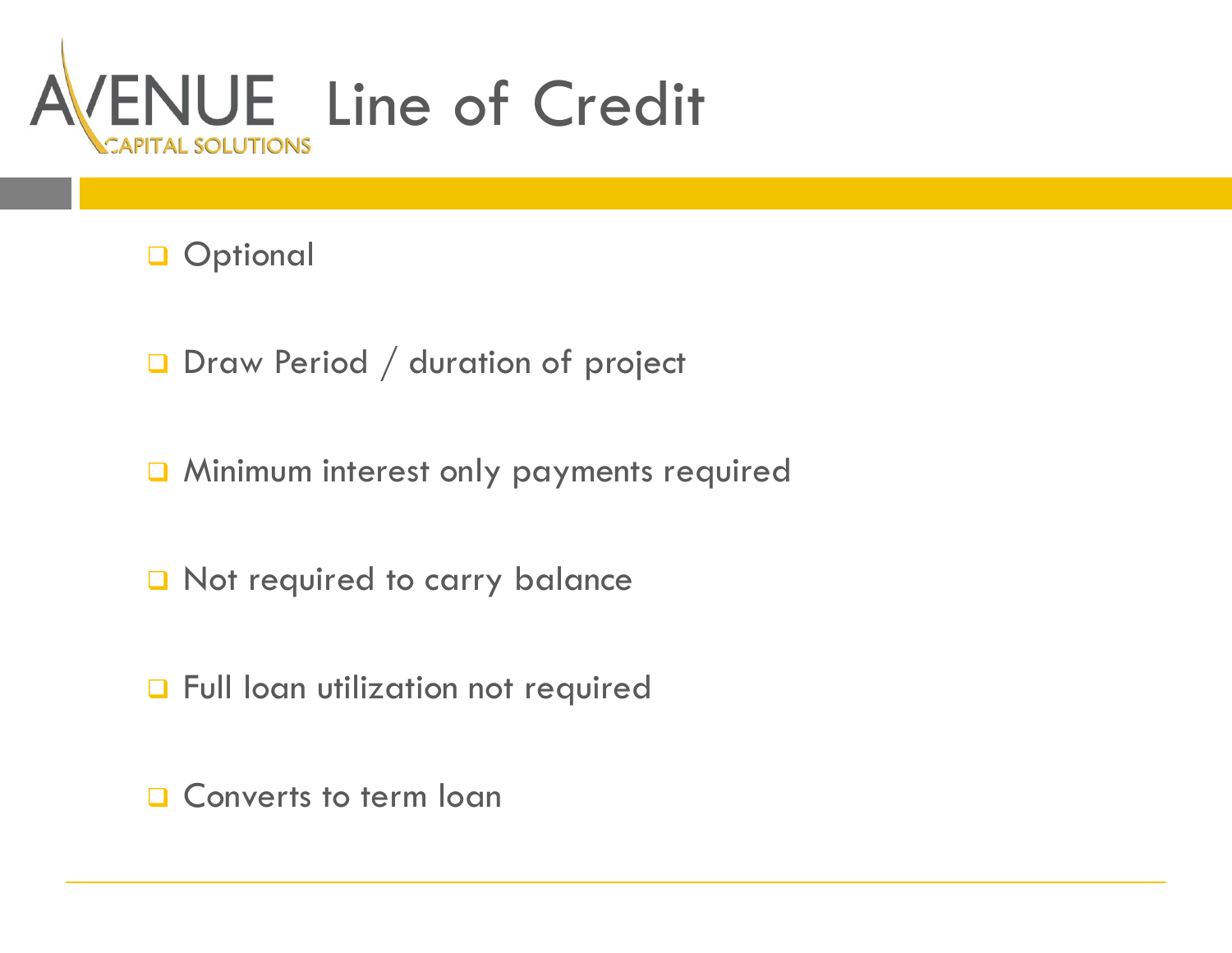

- **Q LOC balance determines final loan amount**
- **D** Standard term
- 
- **Q** Final rate to be determined
- □ Rate resets
- O No prepayment penalties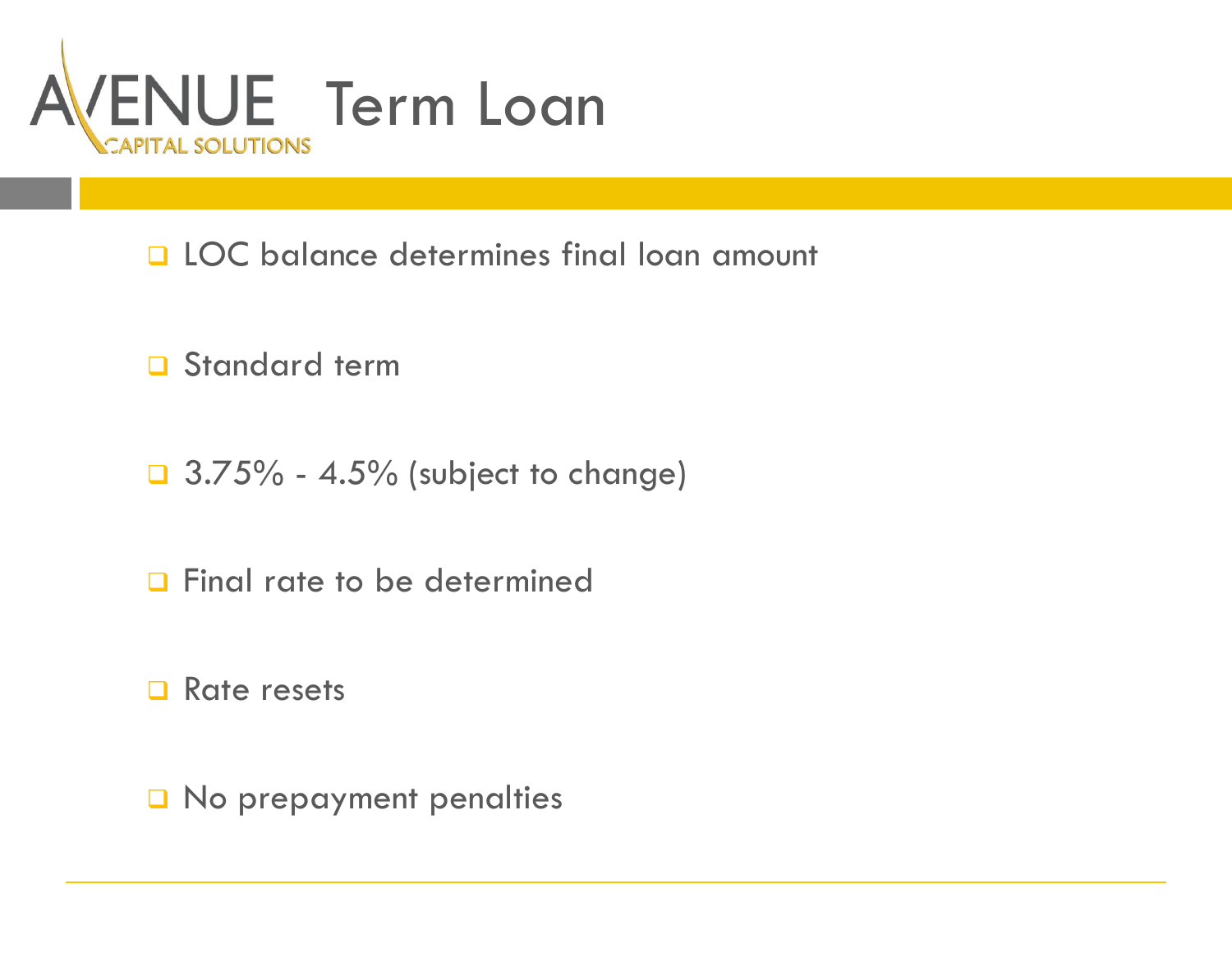

- **Q** Community responsibility
- 
- **Q** Attorney collection
- Short term liability
- **Q** Lender involvement / action